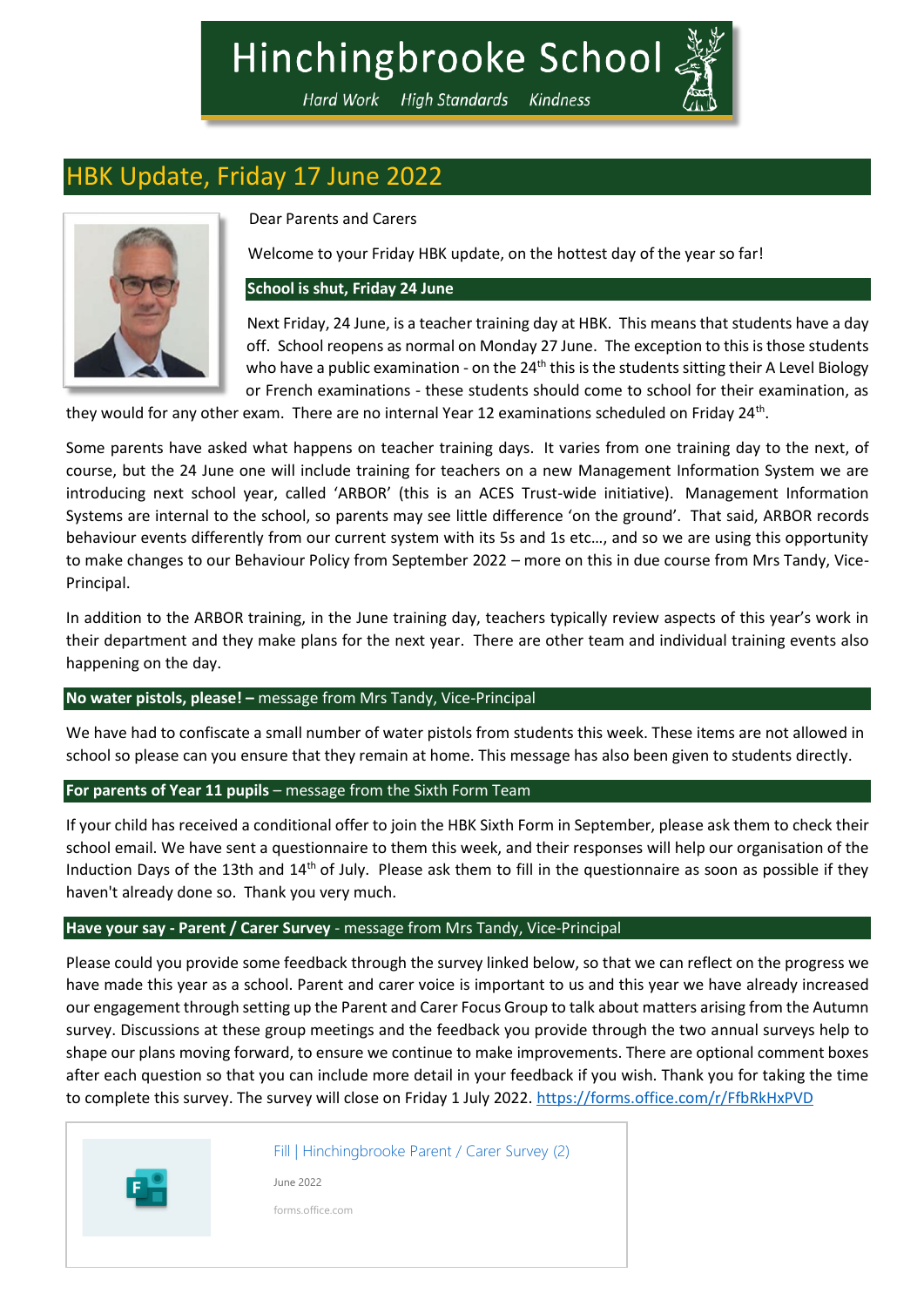## **Summer Holiday Activities and Food** – message from Ms Nightingale, Vice-Principal



This Summer the local authority are offering a Holiday Activities and Food (HAF) Programme from 25 July to 31 August. Eligible pupils, in receipt of income-related FSM, can attend a participating holiday scheme for up to 64 hours for free. An eVoucher will be issued by The HAF Team on 13 June direct to parents: [HAF Parents](https://www.cambridgeshire.gov.uk/news/holiday-activities-and-food-programme)  [webpage,](https://www.cambridgeshire.gov.uk/news/holiday-activities-and-food-programme) [guide to redeeming vouchers.](https://help.evouchers.com/hc/en-gb/articles/4529534704529-How-to-claim-your-HAF-voucher) Please see the [parent letter](https://www.hinchingbrookeschool.net/_site/data/files/debbie%20warner/parentmail/210F3A4B0CA826EF073F60008EAF9B5E.pdf) and poster with more information about this scheme.

Additional groups are also eligible for the summer HAF Programme as follows:

- Ukrainian and other refugee children
- Families just about financially managing who are not eligible for FSM
- Families where there are children who are FSM eligible and non-eligible

Apply early to secure your place for this summer!

# **National Group Reading Tests (NGRT) –** message from Ms Nightingale, Vice-Principal

Every year we test our students' reading skills. This is so we can identify any students who need intervention to enable them to achieve their potential across the curriculum. This year the tests will take place in English lessons for students in Years 7-9 and in RPE lessons for Year 10. The tests will take place between 27<sup>th</sup> June and 8 July, and students will be told which lesson will be used for their test. There is no preparation required from students in advance of the reading test. The test itself is a 30-40 minute online one, for which students **will need to please bring in a pair of headphones** (ones which plug in – not air pods). Any students who miss the test will have an opportunity to take it at a later date.

#### **Year 11 and 13 Examinations -** message from Ms Nightingale, Vice-Principal

We are so nearly there! Students continue to conduct themselves admirably in their examinations and thanks to our joint efforts Year 11 uniform has been much improved this week! The Masterclasses continue, so please encourage your child to access these – they really are making a difference. Just last week the History masterclass actually went through a source which was on the paper the next day! Our staff are ready and eager to help students in these last few weeks.

#### **Year 12 Exams** - message from Ms Nightingale, Vice-Principal

The exams start on Wednesday 22<sup>nd</sup> June and run through to Friday 1<sup>st</sup> July. Students are not expected in school during this time, instead they should use the time when they are not in exams to revise.

#### **Year 10 Work Experience (week 2)** – message from Mr O'Shaughnessy, CEIAG Manager



We are delighted to report on a very successful Year 10 Work Experience fortnight! The students have done the Hinchingbrooke community proud! The employer feedback has been excellent, with many comments on the good manners, politeness, work ethic and 'can do' attitude of our students. It has been fantastic to see the students out in the world of work again!

A significant number of students have been offered part-time jobs and summer work opportunities -some have even been asked to consider apprenticeship pathways in the future – Wow! That is fantastic feedback!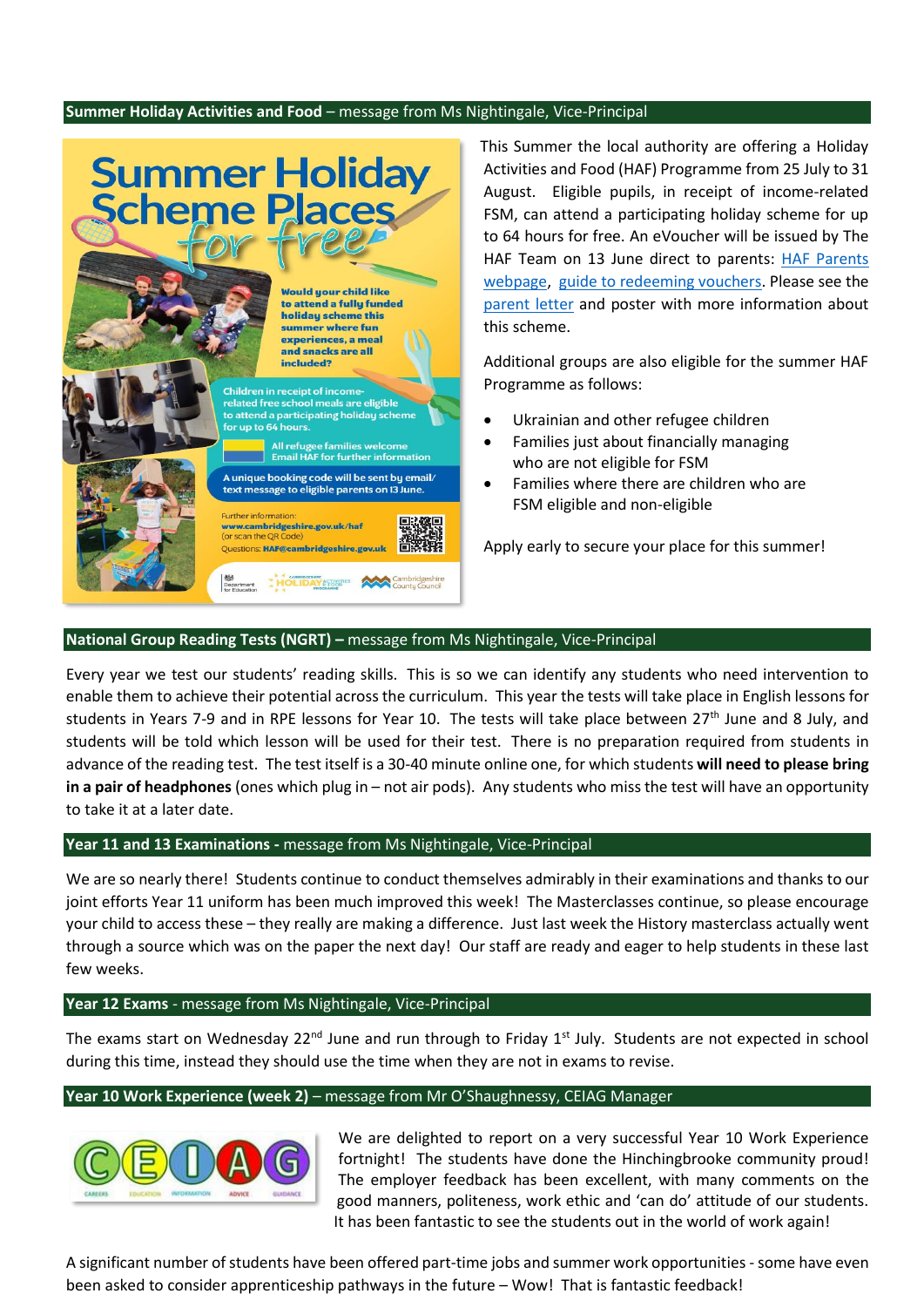We have had stories of students making a real difference in school-based settings, in local manufacturing firms, in hospitality, aviation, software engineering, technology-based industries, construction, digital marketing, estates management, retail, working with babies, infants and animals. They have working alongside assembly teams building and pressure testing products, looking at engineering drawings, checking tolerances using Vernier's and a height gauge. It has been mentioned that there will be a chance to apply for an apprenticeship in the summer.

Students have been cleaning out an aviary at a local bird sanctuary, delivering leaflets, serving ice-creams, cakes and drinks in town. A local engineering business owner commented on the technical ability and computer coding skills of Ned and Adam, saying he would be delighted to employ either. The same employer was so impressed with Josie, they offered the opportunity to be involved in customer visits including one in Scotland requiring an overnight stay in the turret of a castle!

Students at a local nursery were so happy they wanted to stay there rather than come back to school! Staff there were very pleased with them, commenting positively on their work ethic.

Several students working with local construction-based businesses have been offered weekend and summer jobs, reflecting their hard work and ability to learn quickly. The same is true of the students working at local Garden Centers, where staff have commented on their flexibility and positive attitude - they were so willing to learn and they quickly learned how to advise customers.

Another placement which staff were very keen to visit was 'Silverstone Racetrack' where students have been helping several businesses prepare for upcoming races. Our own site team are so impressed with the work ethic, attitude and all-round desire to help of one student that they are trying to organize an apprenticeship for him!

The experience has been so beneficial to a very significant number of our students, and we are so proud - to hear a local employer saying 'the business got a lot from the experience too' really put the icing on the cake!

Please thank your child for their amazing efforts during this year's work experience!